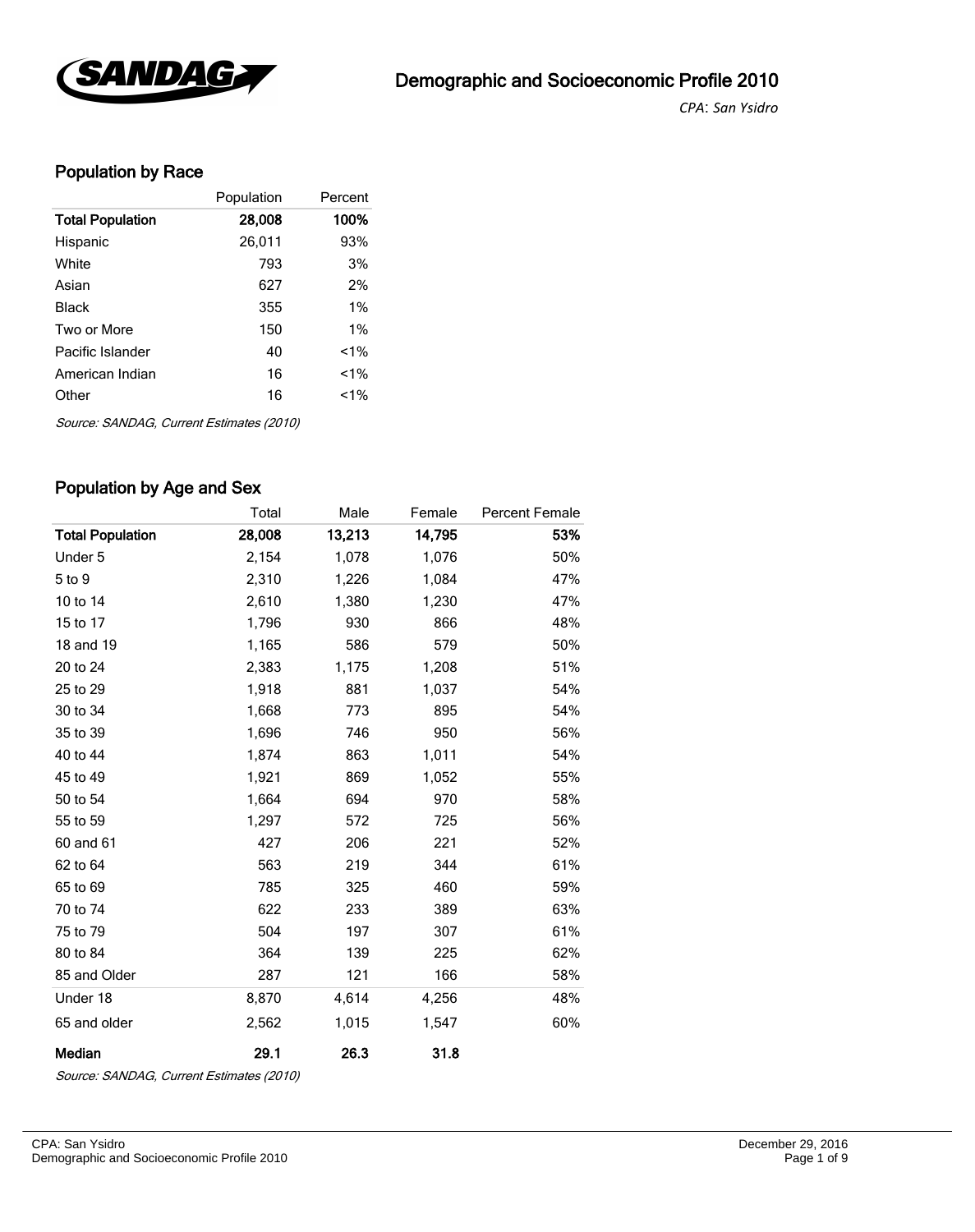# Population by Marital Status

### Pop. by Household / Group Quarters Status

|                                  | Number | Percent |
|----------------------------------|--------|---------|
| Total population age 15 and over | 20.934 | 100%    |
| Never Married                    | 7.269  | 35%     |
| Married, excluding separated     | 9,890  | 47%     |
| Separated                        | 975    | 5%      |
| Widowed                          | 1.007  | 5%      |
| Divorced                         | 1.793  | 9%      |

|                                          | Number | Percent |  |  |  |
|------------------------------------------|--------|---------|--|--|--|
| <b>Total population</b>                  | 28,008 | 100%    |  |  |  |
| Household                                | 27,962 | 100%    |  |  |  |
| Group Quarters - Other                   | 46     | $< 1\%$ |  |  |  |
| Group Quarters - College                 | 0      | $0\%$   |  |  |  |
| Group Quarters - Military                | 0      | 0%      |  |  |  |
| Source: SANDAG, Current Estimates (2010) |        |         |  |  |  |

Source: SANDAG, constructed from U.S. Census

Bureau's American Community Survey 2010 5-year file, Table B12001

## Population by Age and Race

|                   |        |          |       |              | American       |       | Pacific  |       | Two or         |
|-------------------|--------|----------|-------|--------------|----------------|-------|----------|-------|----------------|
|                   | Total  | Hispanic | White | <b>Black</b> | Indian         | Asian | Islander | Other | More           |
| <b>Total Pop.</b> | 28,008 | 26,011   | 793   | 355          | 16             | 627   | 40       | 16    | 150            |
| Under 5           | 2,154  | 2,052    | 34    | 18           | 0              | 36    | 0        | 0     | 14             |
| 5 to 9            | 2,310  | 2,197    | 37    | 18           | 0              | 26    | 2        | 3     | 27             |
| 10 to 14          | 2,610  | 2,473    | 45    | 31           | 2              | 30    | 3        | 1     | 25             |
| 15 to 17          | 1,796  | 1,715    | 20    | 26           | 1              | 21    | 3        | 1     | 9              |
| 18 and 19         | 1,165  | 1,111    | 12    | 11           | 0              | 18    | 3        | 1     | 9              |
| 20 to 24          | 2,383  | 2,254    | 41    | 30           | 0              | 38    | 3        | 1     | 16             |
| 25 to 29          | 1,918  | 1,793    | 44    | 22           | 1              | 44    | 2        | 2     | 10             |
| 30 to 34          | 1,668  | 1,529    | 69    | 33           | 1              | 27    | 3        | 1     | $\overline{5}$ |
| 35 to 39          | 1,696  | 1,584    | 45    | 18           | 0              | 35    | 2        | 1     | 11             |
| 40 to 44          | 1,874  | 1,743    | 52    | 26           | 1              | 42    | 3        | 1     | $\,6\,$        |
| 45 to 49          | 1,921  | 1,755    | 77    | 39           | $\overline{c}$ | 40    | 3        | 0     | $\sqrt{5}$     |
| 50 to 54          | 1,664  | 1,514    | 63    | 32           | 3              | 41    | 5        | 2     | 4              |
| 55 to 59          | 1,297  | 1,158    | 66    | 16           | 0              | 49    | 4        | 1     | 3              |
| 60 and 61         | 427    | 368      | 24    | 7            | 3              | 24    | 1        | 0     | $\pmb{0}$      |
| 62 to 64          | 563    | 478      | 34    | 6            | 1              | 41    |          | 0     | $\overline{c}$ |
| 65 to 69          | 785    | 681      | 50    | 9            | 0              | 42    | 1        | 0     | $\overline{c}$ |
| 70 to 74          | 622    | 554      | 25    | 6            | 0              | 36    | 0        | 1     | $\mathbf 0$    |
| 75 to 79          | 504    | 452      | 27    | 5            | 1              | 19    | 0        | 0     | 0              |
| 80 to 84          | 364    | 331      | 18    |              | 0              | 13    | 0        | 0     | 1              |
| 85 and Older      | 287    | 269      | 10    |              | 0              | 5     | 1        | 0     | 1              |
| Under 18          | 8,870  | 8,437    | 136   | 93           | 3              | 113   | 8        | 5     | 75             |
| 65 and older      | 2,562  | 2,287    | 130   | 22           | 1              | 115   | 2        | 1     | 4              |
| Median            |        | 28.4     | 44.8  | 33.3         | 50.0           | 44.6  | 37.5     | 27.5  | 18.0           |

Source: SANDAG, Current Estimates (2010)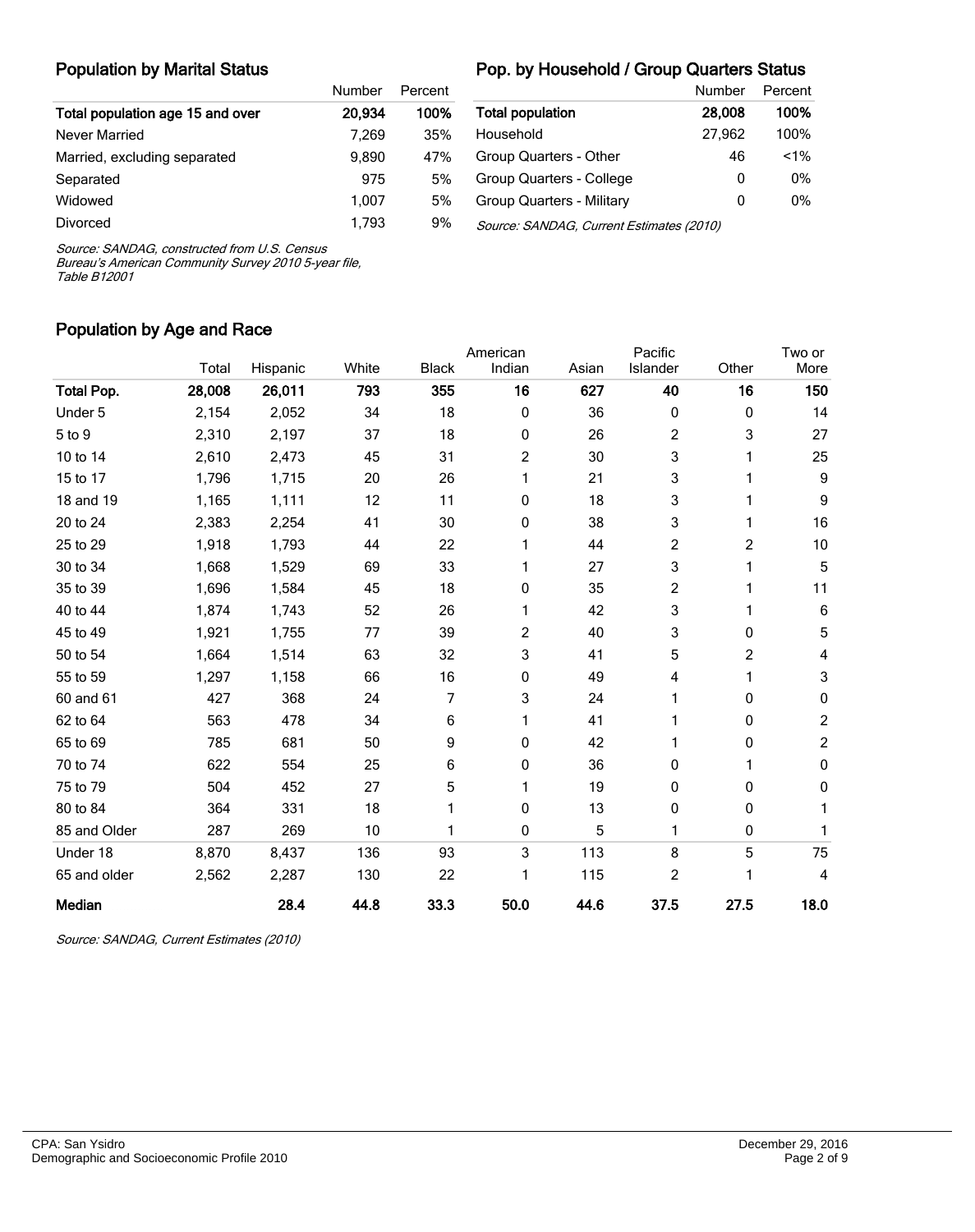### Language Spoken at Home and Ability to Speak English

|                                          | Number | Percent |
|------------------------------------------|--------|---------|
| Total populatioin age 5 and over         | 25,854 | 100%    |
| Speak Only English                       | 2,659  | 10%     |
| Speak Spanish:                           | 22.450 | 87%     |
| Speak English "well" or "very well"      | 15,641 | 60%     |
| Speak English "not well" or "not at all" | 6,809  | 26%     |
| Speak Asian/Pacific Island language:     | 699    | 3%      |
| Speak English "well" or "very well"      | 625    | 2%      |
| Speak English "not well" or "not at all" | 74     | $< 1\%$ |
| Speak other language:                    | 46     | $< 1\%$ |
| Speak English "well" or "very well"      | 27     | $< 1\%$ |
| Speak English "not well" or "not at all" | 19     | $< 1\%$ |

# Educational Attainment

|                                      | Number | Percent |
|--------------------------------------|--------|---------|
| Total population age 25 and older    | 15,590 | 100%    |
| Less than 9th grade                  | 4.335  | 28%     |
| 9th through 12th grade, no diploma   | 2.969  | 19%     |
| High school grad (incl. equivalency) | 3,160  | 20%     |
| Some college, no degree              | 2.446  | 16%     |
| Associate degree                     | 1.208  | 8%      |
| Bachelor's degree                    | 1,107  | 7%      |
| Master's degree                      | 163    | 1%      |
| Professional school degree           | 115    | $1\%$   |
| Doctorate degree                     | 87     | $1\%$   |

Source: SANDAG, constructed from U.S. Census Bureau's American Community Survey 2010 5-year file, Table B16004

Source: SANDAG, constructed from U.S. Census Bureau's American Community Survey 2010 5-year file, Table B15002

| <b>School Enrollment</b>         | <b>Total</b> |         |        | <b>Public School</b> |        | <b>Private School</b> |  |
|----------------------------------|--------------|---------|--------|----------------------|--------|-----------------------|--|
|                                  | Number       | Percent | Number | Percent              | Number | Percent               |  |
| Total population age 3 and older | 26,789       | 100%    |        | ---                  |        |                       |  |
| Enrolled in school               | 9.639        | 36%     | 9.264  | 35%                  | 375    | $1\%$                 |  |
| Nursery / Preschool              | 510          | 5%      | 420    | 5%                   | 90     | 24%                   |  |
| Kindergarten to grade 4          | 2.318        | 24%     | 2,246  | 24%                  | 72     | 19%                   |  |
| Grade 5 to grade 8               | 2.289        | 24%     | 2.261  | 24%                  | 28     | 7%                    |  |
| Grade 9 to grade 12              | 2,626        | 27%     | 2,580  | 28%                  | 46     | 12%                   |  |
| College, undergraduate           | 1.778        | 18%     | 1.694  | 18%                  | 84     | 22%                   |  |
| Graduate or Professional school  | 118          | 1%      | 63     | 1%                   | 55     | 15%                   |  |
| Not enrolled in school           | 17.150       | 64%     |        |                      |        |                       |  |

Source: SANDAG, constructed from U.S. Census Bureau's American Community Survey 2010 5-year file, Table B14002

## Households by Type and Presence of Children Under 18

|                                | <b>Total</b> |         | With Persons Under 18 |         | <b>Without Persons Under 18</b> |         |
|--------------------------------|--------------|---------|-----------------------|---------|---------------------------------|---------|
|                                | Number       | Percent | Number                | Percent | Number                          | Percent |
| <b>Total households</b>        | 7,206        | 100%    | 4.085                 | 100%    | 3,121                           | 100%    |
| Family Households:             | 6,043        | 84%     | 4,076                 | 100%    | 1.967                           | 63%     |
| Married couple family          | 3,560        | 49%     | 2,310                 | 57%     | 1,250                           | 40%     |
| Other family:                  | 2,483        | 34%     | 1,766                 | 43%     | 717                             | 23%     |
| Male householder, no wife      | 542          | 8%      | 347                   | 8%      | 195                             | 6%      |
| Female householder, no husband | 1.941        | 27%     | 1,419                 | 35%     | 522                             | 17%     |
| Nonfamily households:          | 1,163        | 16%     | 9                     | $1\%$   | 1,154                           | 37%     |
| Householder living alone       | 979          | 14%     | ----                  | ----    |                                 |         |
| Other nonfamily households     | 184          | 3%      |                       |         |                                 |         |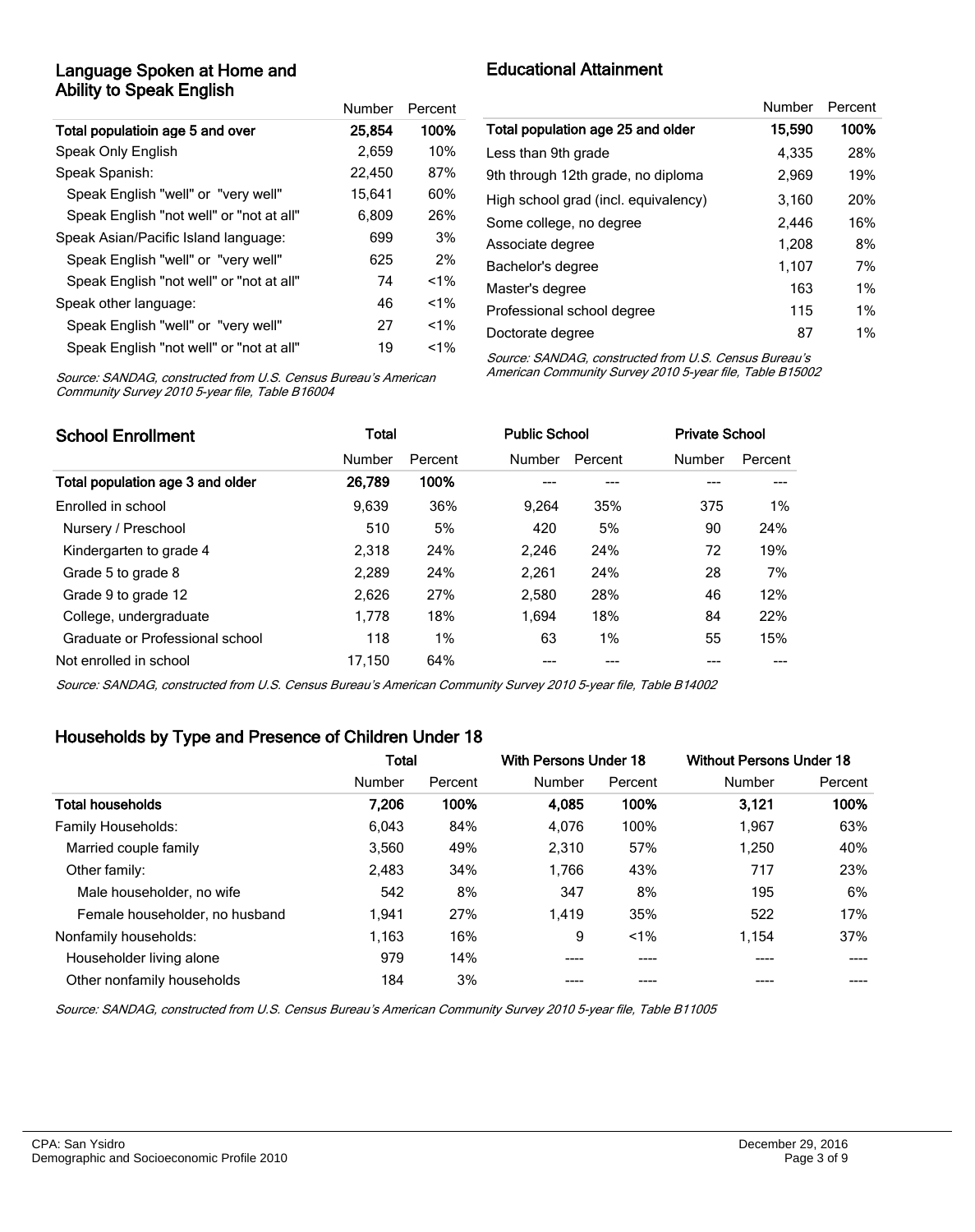# Housing Units by Type

|                            | Number | Percent | Occupied | Unoccupied | Vacancy<br>Rate | Persons per<br>Household |
|----------------------------|--------|---------|----------|------------|-----------------|--------------------------|
| <b>Total Housing Units</b> | 7.362  | 100%    | 7206     | 156        | 2%              | 3.88                     |
| Single family (detached)   | 2.065  | 28%     | 2.047    | 18         | 1%              | 4.34                     |
| Single family (attached)   | 562    | 8%      | 562      | 0          | 0%              | 4.21                     |
| 2 to 4 units               | 846    | 11%     | 824      | 22         | 3%              | 3.64                     |
| 5 to 9 units               | 1,154  | 16%     | 1,101    | 53         | 5%              | 3.73                     |
| 10 or more units           | 2,248  | 31%     | 2,199    | 49         | 2%              | 3.63                     |
| Mobile home and Other      | 487    | 7%      | 473      | 14         | 3%              | 3.46                     |

Source: SANDAG, constructed from U.S. Census Bureau's American Community Survey 2010 5-year file, Table B25024

| <b>Housing Value</b>              |               |         | <b>Year Structure Built</b>                                                                                       |        |         |
|-----------------------------------|---------------|---------|-------------------------------------------------------------------------------------------------------------------|--------|---------|
|                                   | <b>Number</b> | Percent |                                                                                                                   | Number | Percent |
| <b>Total Owner-Occupied Units</b> | 2.460         | 100%    | <b>Total Housing units</b>                                                                                        | 7.362  | 100%    |
| Less than \$150,000               | 499           | 20%     | 2005 or Later                                                                                                     | 170    | 2%      |
| \$150,000 to \$199,999            | 21            | 1%      | 2000 to 2004                                                                                                      | 488    | 7%      |
| \$200,000 to \$249,999            | 235           | 10%     | 1990 to 1999                                                                                                      | 584    | 8%      |
| \$250,000 to \$299.999            | 227           | 9%      | 1980 to 1989                                                                                                      | 1.438  | 20%     |
| \$300,000 to \$399,999            | 468           | 19%     | 1970 to 1979                                                                                                      | 2.841  | 39%     |
| \$400,000 to \$499.999            | 516           | 21%     | 1960 to 1969                                                                                                      | 911    | 12%     |
| \$500,000 to \$749.999            | 468           | 19%     | 1950 to 1959                                                                                                      | 595    | 8%      |
| \$750,000 to \$999,999            | 17            | 1%      | 1940 to 1949                                                                                                      | 114    | 2%      |
| \$1,000,000 or more               | 9             | 1%      | 1939 or earlier                                                                                                   | 221    | 3%      |
| <b>Median Value</b>               | \$352,979     |         | Source: SANDAG, constructed from U.S. Census Bureau's<br>American Community Survey 2010 5-year file, Table B25034 |        |         |

Source: SANDAG, constructed from U.S. Census Bureau's

American Community Survey 2010 5-year file, Table B25075

### Housing Units by Tenure and Occupants per Room

|                                        | Total  |         | <b>Renter Occupied</b> |         | <b>Owner Occupied</b> |         |
|----------------------------------------|--------|---------|------------------------|---------|-----------------------|---------|
|                                        | Number | Percent | Number                 | Percent | Number                | Percent |
| Total occupied housing units           | 7.206  | 100%    | 4.746                  | 100%    | 2.460                 | 100%    |
| 1.00 occupant housing per room or less | 5.003  | 69%     | 2.984                  | 63%     | 2.019                 | 82%     |
| 1.01 to 1.50 occupants per room        | 790    | 11%     | 501                    | 11%     | 289                   | 12%     |
| 1.51 to 2.00 occupants per room        | 423    | 6%      | 352                    | 7%      | 71                    | 3%      |
| 2.01 or more occupants per room        | 990    | 14%     | 909                    | 19%     | 81                    | 3%      |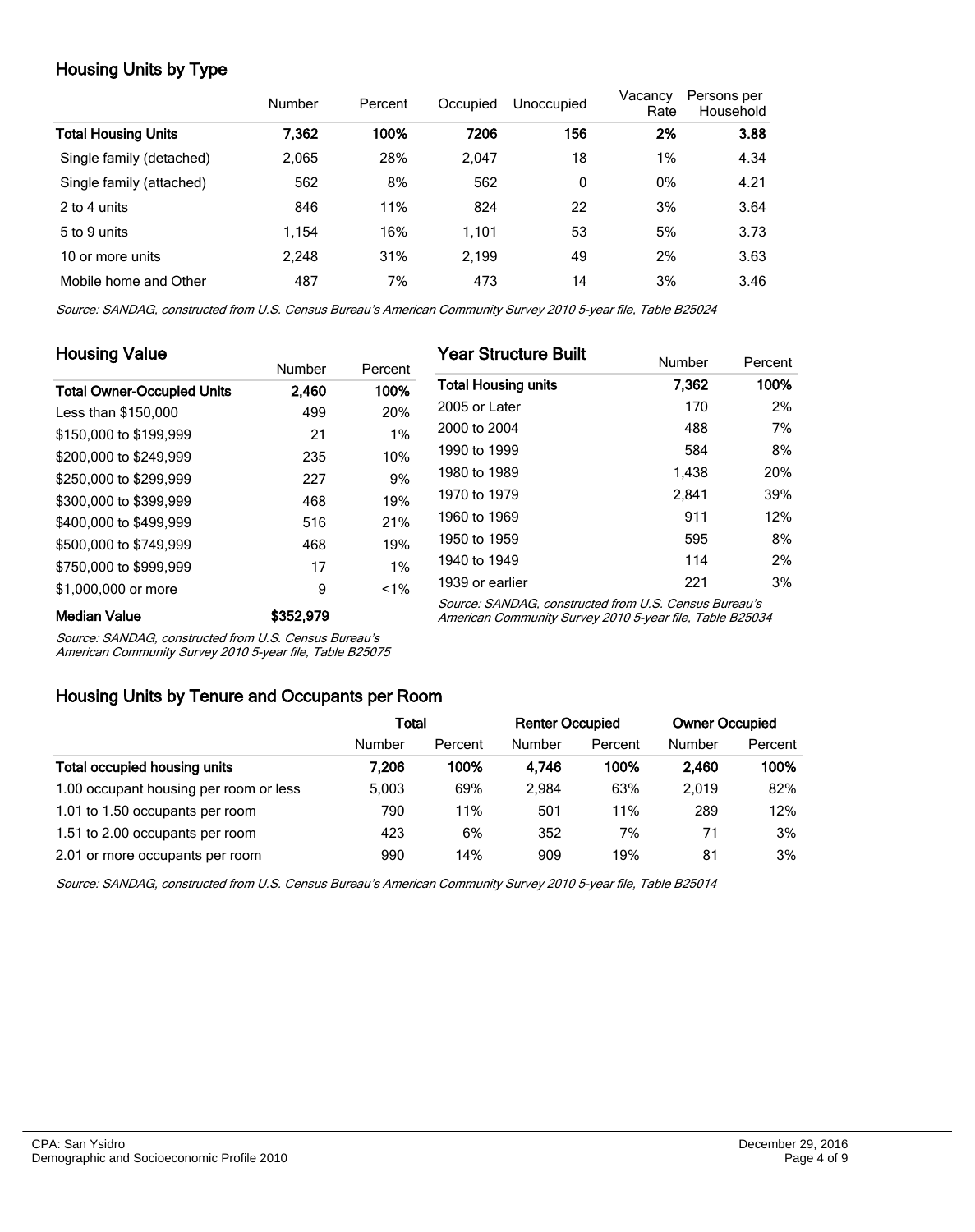## Contract Rent

Renter Occupied Housing

| Units                | Number | Percent |   |
|----------------------|--------|---------|---|
| <b>Total Units</b>   | 4,746  | 100%    | ٦ |
| Less than \$500      | 882    | 19%     | L |
| \$500 to \$599       | 334    | 7%      | 2 |
| \$600 to \$699       | 358    | 8%      | 2 |
| \$700 to \$799       | 555    | 12%     | 3 |
| \$800 to \$899       | 564    | 12%     | З |
| \$900 to \$999       | 776    | 16%     | 4 |
| \$1,000 to \$1,249   | 734    | 15%     | 5 |
| \$1,250 to \$1,499   | 220    | 5%      | ٨ |
| \$1,500 to \$1,999   | 168    | 4%      | Ś |
| \$2,000 or more      | 24     | 1%      | F |
| No cash rent         | 131    | 3%      |   |
| Median contract rent | \$842  |         |   |

# Gross Rent as a Percentage of Household Income

| <b>Renter Occupied Housing</b><br>Units               | Number | Percent |
|-------------------------------------------------------|--------|---------|
| Total Units                                           | 4,746  | 100%    |
| Less than 20 percent                                  | 563    | 12%     |
| 20.0 to 24.9 percent                                  | 573    | 12%     |
| 25.0 to 29.9 percent                                  | 404    | 9%      |
| 30.0 to 34.9 percent                                  | 585    | 12%     |
| 35.0 to 39.9 percent                                  | 418    | 9%      |
| 40.0 to 49.9 percent                                  | 640    | 13%     |
| 50.0 percent or more                                  | 1.407  | 30%     |
| Not computed                                          | 156    | 3%      |
| Source: SANDAC, constructed from U.S. Cansus Burgau's |        |         |

Source: SANDAG, constructed from U.S. Cens American Community Survey 2010 5-year file, Table B25070

Source: SANDAG, constructed from U.S. Census

Bureau's American Community Survey 2010 5-year file, Table B25056

### Vehicle Availability

| Occupied Housing Units    | Number | Percent |
|---------------------------|--------|---------|
| <b>Total Availability</b> | 7,206  | 100%    |
| No vehicle                | 969    | 13%     |
| 1 vehicle                 | 2.707  | 38%     |
| 2 vehicles                | 2,040  | 28%     |
| 3 vehicles                | 996    | 14%     |
| 4 or more vehicles        | 494    | 7%      |

Source: SANDAG, constructed from U.S. Census Bureau's American Community Survey 2010 5-year file, Table B25044

### Place of Work

| Workers age 16 and older           | Number Percent |       |
|------------------------------------|----------------|-------|
| <b>Total Workers</b>               | 10,500         | 100%  |
| Worked in state of residence       | 10,256         | 98%   |
| Worked in county of residence      | 10,126         | 96%   |
| Worked outside county of residence | 130            | $1\%$ |
| Worked outside state of residence  | 244            | 2%    |

Source: SANDAG, constructed from U.S. Census Bureau's American Community Survey 2010 5-year file, Table B08007

# Employment Status **Employment Status Male Employment Status Male Employment Status Male Employment Status** Total Percent Number Percent Number Percent Population age 16 and older 20,345 100% 9,230 45% 11,115 55% In labor force 12,241 60% 6,444 53% 5,797 47% Armed forces 284 1% 35 42% 49 58% Civilian (employed) 10,688 87% 5,642 53% 5,046 47% Civilian (unemployed) 1,469 12% 767 52% 702 48% Not in labor force **8,104** 40% 2,786 34% 5,318 66% Pct. of civilian labor force unemployed 12.1% 12.0% 12.2% 12.2%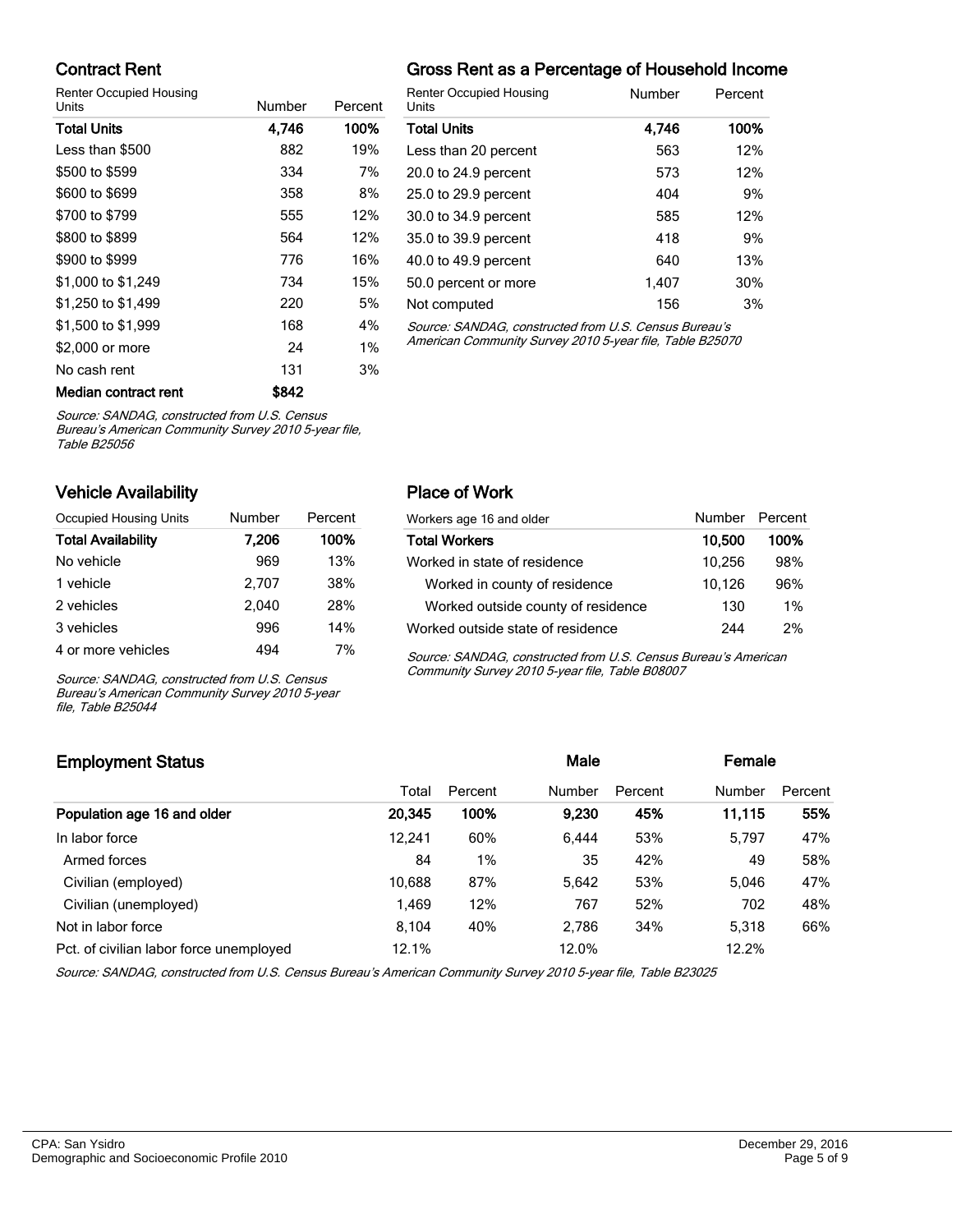#### Means of Transportation to Work

| Workers age 16 and older      | Number | Percent |
|-------------------------------|--------|---------|
| <b>Total Workers</b>          | 10,500 | 100%    |
| Car, truck or van:            | 8,933  | 85%     |
| Drove Alone                   | 7,781  | 74%     |
| Carpooled                     | 1,152  | 11%     |
| <b>Public Transportation:</b> | 627    | 6%      |
| Bus                           | 585    | 6%      |
| Trolley / Streetcar           | 35     | $< 1\%$ |
| Railroad                      | 0      | 0%      |
| Other public transportation   | 7      | $< 1\%$ |
| Motorcycle                    | 12     | $< 1\%$ |
| <b>Bicycle</b>                | 57     | $1\%$   |
| Walked                        | 325    | 3%      |
| Other means                   | 97     | $1\%$   |
| Worked at home                | 449    | 4%      |

# Travel Time to Work

| Workers age 16 and older          | Number | Percent |
|-----------------------------------|--------|---------|
| <b>Total Workers</b>              | 10,500 | 100%    |
| Did not work at home              | 10,051 | 96%     |
| Less than 10 minutes              | 894    | 9%      |
| 10 to 19 minutes                  | 2,804  | 27%     |
| 20 to 29 minutes                  | 1,735  | 17%     |
| 30 to 44 minutes                  | 2,775  | 26%     |
| 45 to 59 minutes                  | 813    | 8%      |
| 60 to 89 minutes                  | 634    | 6%      |
| 90 minutes or more                | 396    | 4%      |
| Worked at home                    | 449    | 4%      |
| Average time to work<br>(minutes) | 34     |         |

Source: SANDAG, constructed from U.S. Census Bureau's American Community Survey 2010 5-year file, Table B08303

Source: SANDAG, constructed from U.S. Census Bureau's American Community Survey 2010 5-year file, Table B08301

| Industry |  |  |  |  |
|----------|--|--|--|--|
|          |  |  |  |  |

| Employed cilivian population age 16 and older        | Number | Percent |
|------------------------------------------------------|--------|---------|
| Total employed civilian age 16+                      | 10,403 | 100%    |
| Agriculture, forestry, mining                        | 131    | 1%      |
| <b>Utilities</b>                                     | 165    | 2%      |
| Construction                                         | 971    | 9%      |
| Manufacturing                                        | 757    | 7%      |
| Wholesale trade                                      | 369    | 4%      |
| Retail trade                                         | 1,609  | 15%     |
| Transportation & warehousing                         | 622    | 6%      |
| Information & communications                         | 138    | 1%      |
| Finance, insurance, & real estate                    | 478    | 5%      |
| Professional, scientific, management, administration | 656    | 6%      |
| Educational, social, & health services               | 1,788  | 17%     |
| Art, entertainment, recreation, accommodations, food | 1.027  | 10%     |
| Other services                                       | 843    | 8%      |
| Public administration                                | 849    | 8%      |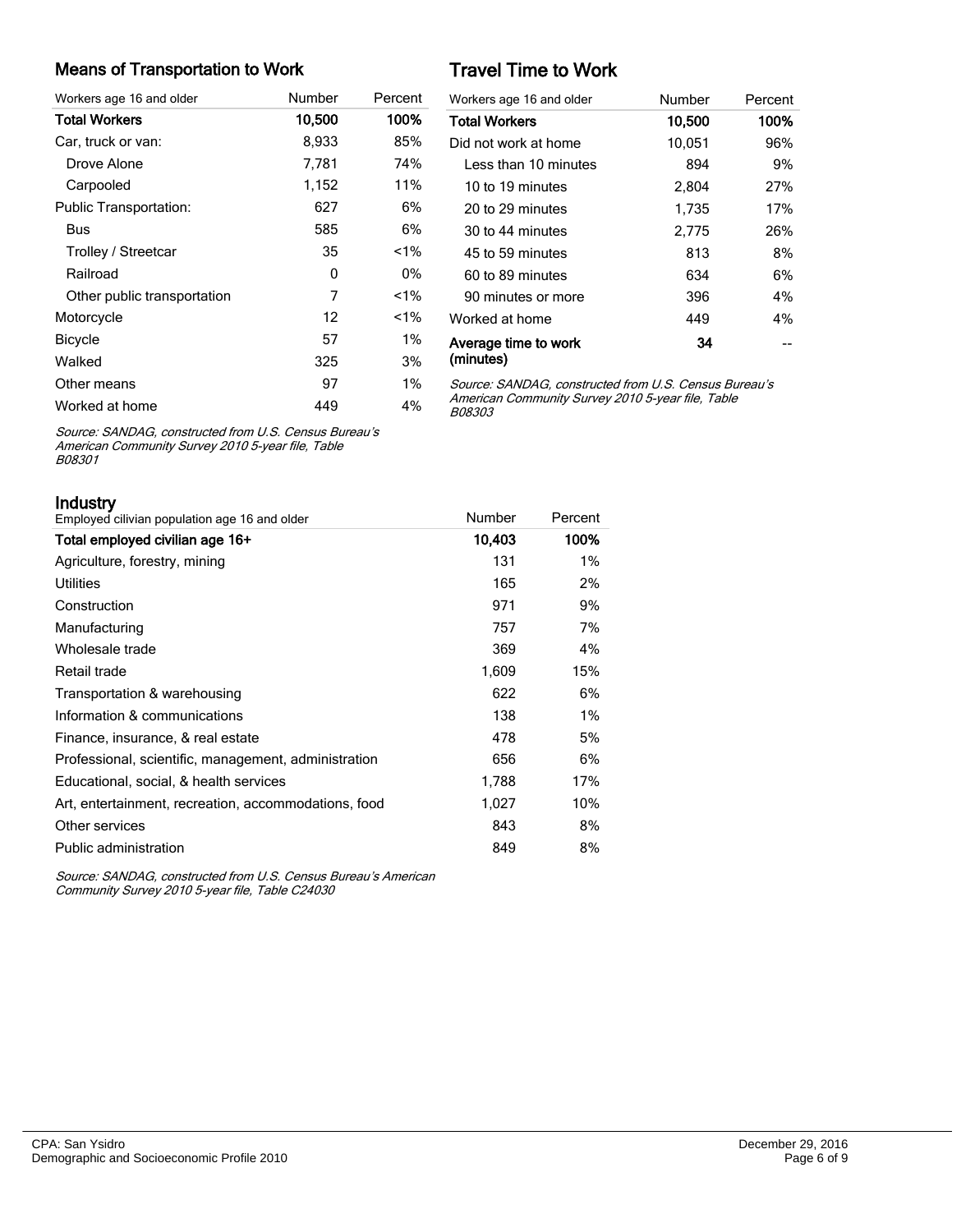### **Occupation**

| Employed cilivian population age 16 and older | Number | Percent |
|-----------------------------------------------|--------|---------|
| Total employed civilian age 16+               | 10,403 | 100%    |
| Management, professional & related:           | 1,617  | 16%     |
| Management (incl. farm managers)              | 531    | 5%      |
| Business & financial                          | 166    | 2%      |
| Computer & mathematical                       | 30     | 1%      |
| Architecture & engineering                    | 56     | 1%      |
| Life, physical & social science               | 71     | $1\%$   |
| Community & social service                    | 41     | $1\%$   |
| Legal                                         | 16     | $1\%$   |
| Education, training, & library                | 438    | 4%      |
| Art, entertainment, sports & media            | 64     | $1\%$   |
| Healthcare practitioners                      | 204    | 2%      |
| Service:                                      | 2,782  | 27%     |
| Healthcare support                            | 214    | 2%      |
| Protective service                            | 259    | 2%      |
| Food preparation & serving                    | 612    | 6%      |
| Building & grounds cleaning / maintenance     | 1,106  | 11%     |
| Personal care & service                       | 591    | 6%      |
| Sales & office                                | 3,008  | 29%     |
| Farming, fishing & forestry                   | 42     | $1\%$   |
| Construction, extraction & maintenance        | 1,348  | 13%     |
| Production, transport & material moving       | 1,606  | 15%     |

Source: SANDAG, constructed from U.S. Census Bureau's American Community Survey 2010 5-year file, Table C24010

# Household Income

|                        | Number   | Percent |
|------------------------|----------|---------|
| Total Households       | 7,206    | 100%    |
| Less than \$15,000     | 1,502    | 21%     |
| \$15,000 to \$29,999   | 1,590    | 22%     |
| \$30,000 to \$44,999   | 1,279    | 18%     |
| \$45,000 to \$59,999   | 862      | 12%     |
| \$60,000 to \$74,999   | 741      | 10%     |
| \$75,000 to \$99,999   | 554      | 8%      |
| \$100,000 to \$124.999 | 261      | 4%      |
| \$125,000 to \$149.999 | 162      | 2%      |
| \$150,000 to \$199.999 | 91       | 1%      |
| \$200,000 or more      | 164      | 2%      |
| Median Income          | \$35,993 |         |

Source: SANDAG, Current Estimates (2010)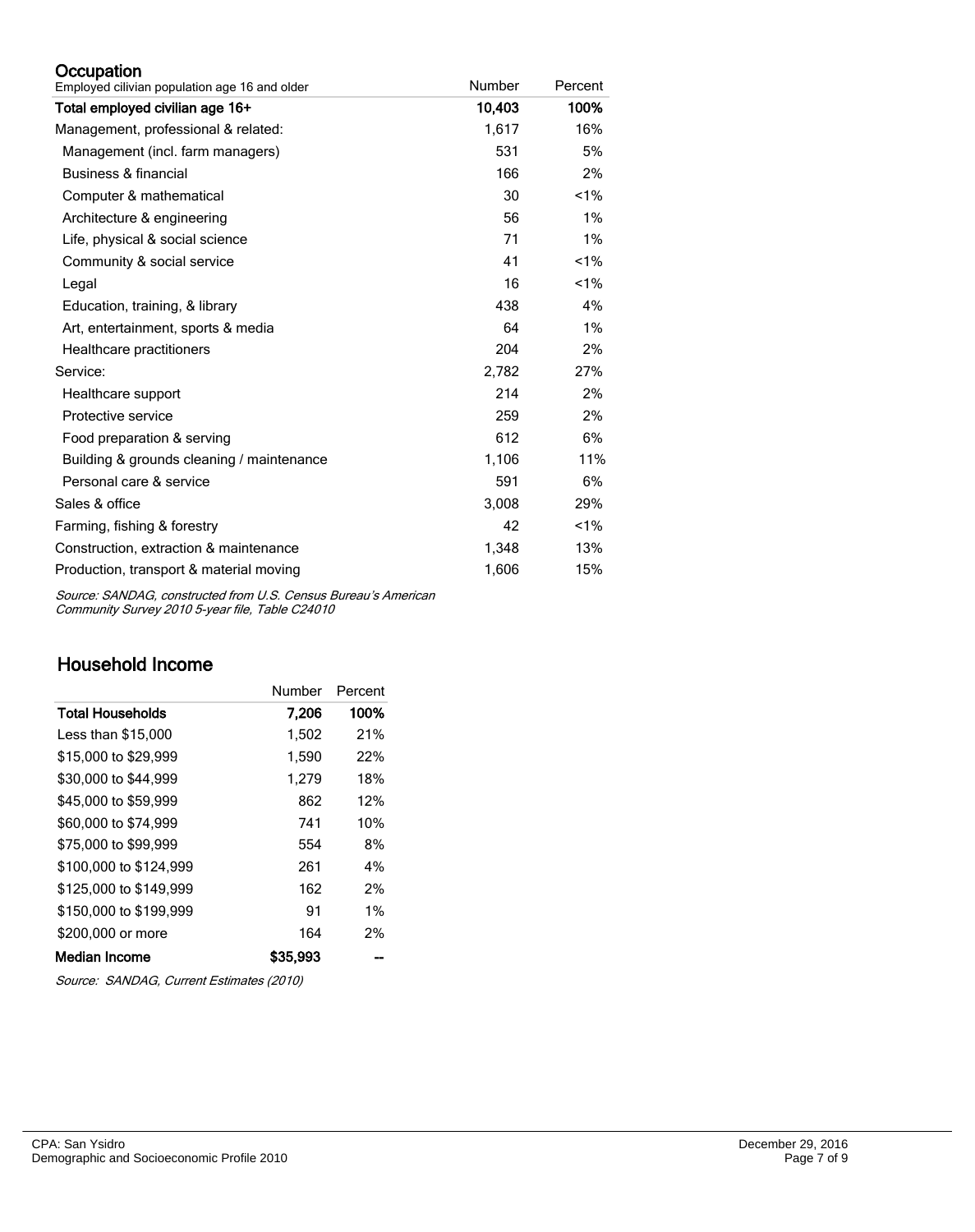| <b>Earnings and Income</b>                    | Number | Percent |
|-----------------------------------------------|--------|---------|
| <b>Total households</b>                       | 7,206  | 100%    |
| With earnings                                 | 5.881  | 82%     |
| With wage and salary income                   | 5,623  | 78%     |
| With self-employment income                   | 589    | 8%      |
| With interest, dividend, or net rental income | 369    | 5%      |
| With Social Security income                   | 1,833  | 25%     |
| With Supplemental Security income             | 729    | 10%     |
| With public assistance income                 | 457    | 6%      |
| With retirement income                        | 744    | 10%     |
| With other types of income                    | 1.368  | 19%     |

Note: "Earnings" is the sum of households with wage and salary income and/or self-employment income. Also, a household may have more than one income. Therefore, subsets will not sum to the total.

Source: SANDAG, constructed from U.S. Census Bureau's American Community Survey 2010 5-year file, Table B19051 - B19060

#### Ratio of Income to Poverty Level

Population for whom poverty status is determined

|               | Number | Percent |
|---------------|--------|---------|
| Total         | 27,826 | 100%    |
| Under .50     | 2.567  | 9%      |
| .50 to .99    | 5,487  | 20%     |
| 1.00 to 1.24  | 3,052  | 11%     |
| 1.25 to 1.49  | 1,332  | 5%      |
| 1.50 to 1.84  | 2.895  | 10%     |
| 1.85 to 1.99  | 602    | 2%      |
| 2.00 and over | 11.891 | 43%     |

Source: SANDAG, constructed from U.S. Census Bureau's American Community Survey 2010 5-year file, Table C17002

#### Poverty Status

Population for whom poverty status is determined

|                      | Number | Percent |
|----------------------|--------|---------|
| Total                | 27,826 | 100%    |
| Above Poverty        | 19.772 | 71%     |
| <b>Below Poverty</b> | 8.054  | 29%     |

Source: SANDAG, constructed from U.S. Census Bureau's American Community Survey 2010 5-year file, Table B17010

# Poverty Status of Families by Family Type and Presence of Related Children Under 18

|                                           | <b>Total Families</b> |                  |                | <b>Above Poverty</b> |                  |                | <b>Below Povery</b> |                  |                |
|-------------------------------------------|-----------------------|------------------|----------------|----------------------|------------------|----------------|---------------------|------------------|----------------|
|                                           | Total                 | With<br>Children | No<br>Children | Total                | With<br>Children | No<br>Children | Total               | With<br>Children | No<br>Children |
| <b>Total Familes</b>                      | 6.043                 | 4,076            | 1.967          | 4,417                | 2,728            | 1.689          | 1,626               | 1,348            | 278            |
| Married couple family                     | 3,560                 | 2.310            | 1.250          | 2,881                | 1.785            | 1.096          | 679                 | 525              | 154            |
| Male householder, no<br>wife present      | 542                   | 347              | 195            | 422                  | 266              | 156            | 120                 | 81               | 39             |
| Female householder,<br>no husband present | 1.941                 | 1.419            | 522            | 1,114                | 677              | 437            | 827                 | 742              | 85             |